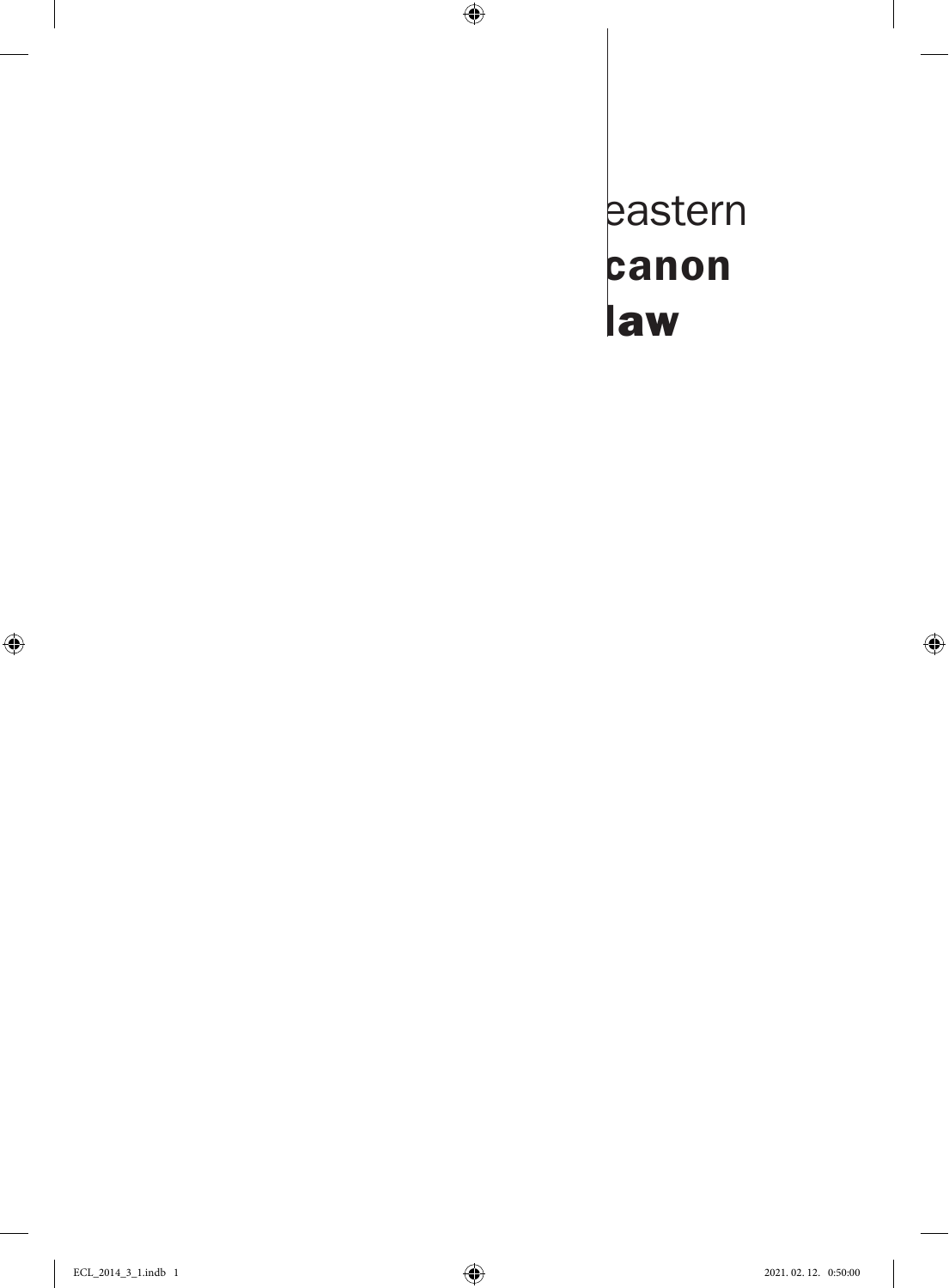International Editorial and Advisory Board:

Warren BECKET SOULE (Columbus) Orazio CONDORELLI (Catania) John Faris (Washington) George Gallaro (Pittsburgh) Pablo GEFAELL (Roma) Paolo GHERRI (Roma) Janusz Kowal (Roma) Michael Kuchera (Roma) Lorenzo Lorusso (Bari) Helmuth Pree (München) Luigi Sabbarese (Roma) Cyril Vasiľ (Città del Vaticano)

Editor:

Péter Szaró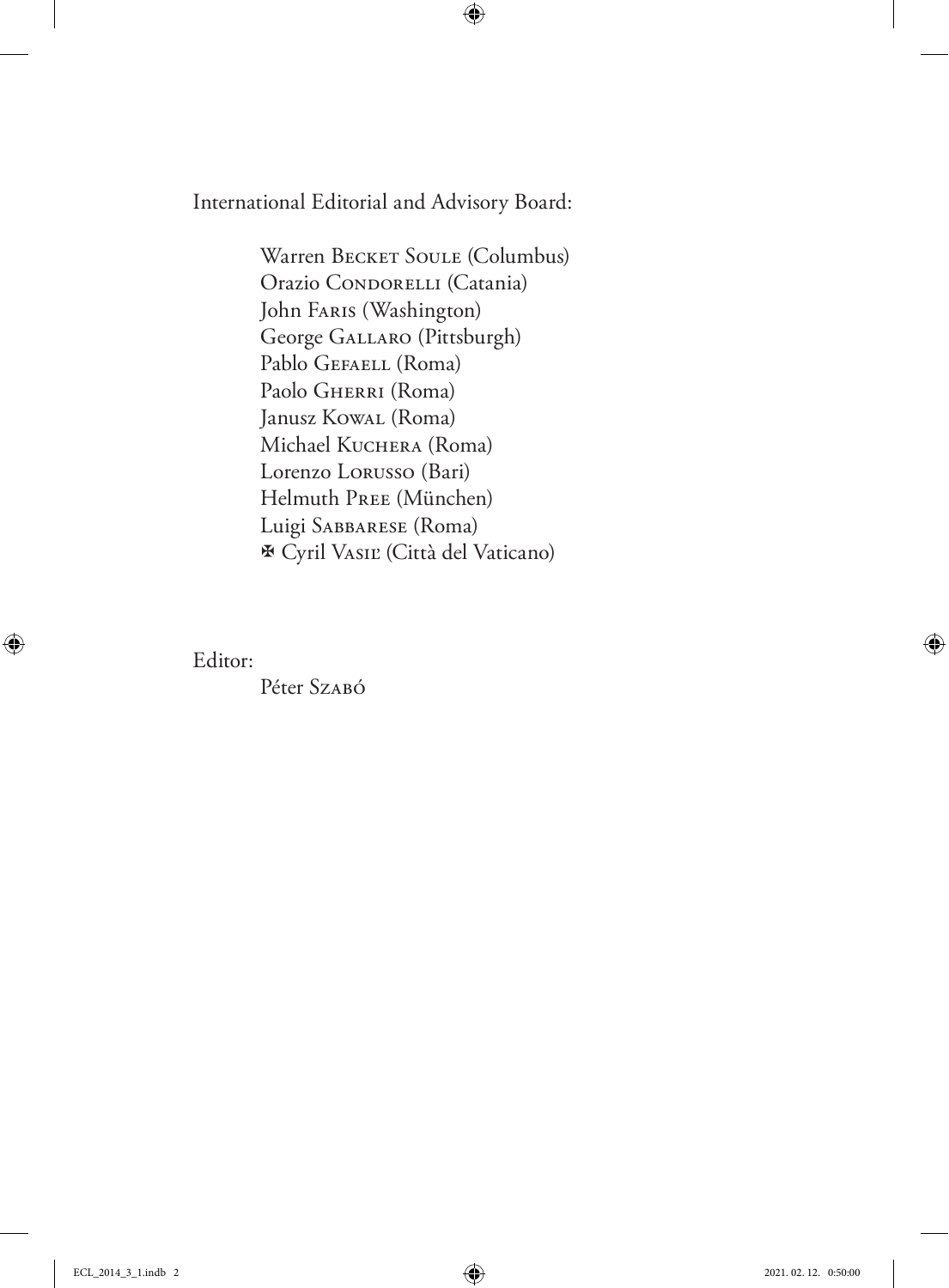# eastern canon law

# 3/1 2014

St Athanasius Greek-Catholic Theological Institute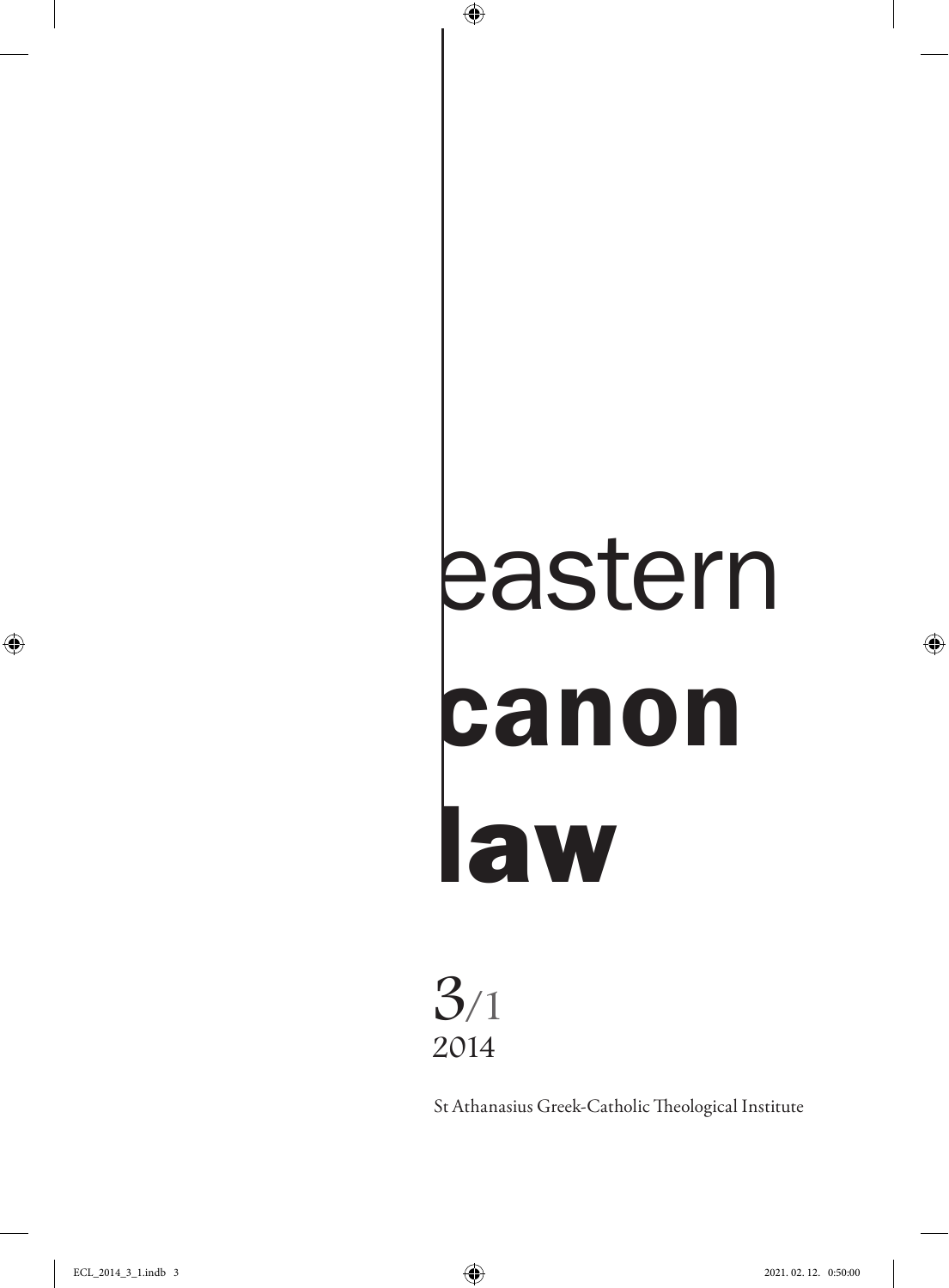## eastern canon law

HU ISSN 2064-0412

ECL is published twice a year by the St Athanasius Greek-Catholic Theological Institute

Responsible Editor: Tamás Véghseő (Rector)

Postal address: 4400 Nyíregyháza, Hungary Bethlen G. u. 13-19. e-mail: atanaz@atanaz.hu tel.: +36/42/597-600

Address for manuscripts and correspondence:

Péter Szabó Szentkirályi u. 6. 3/40. 1088 Budapest, Hungary tel.: +36 30 498-3705 e-mail: synergia10@gmail.com

Yearly subscription for institutions:  $55 \in$ Rate for private individuals: 22  $\epsilon$ CIB Bank SWIFT: CIBHHUHB IBAN: HU83 1110 0702 1920 4893 3600 0001 EU VAT NUMBER: HU19204893

DTP Operator: Katalin Balogh

The views expressed are the responsability of the contributors

Eastern Canon Law is indexed in the *Ephemerides Theologicae Lovanienses & Canon Law Abstract*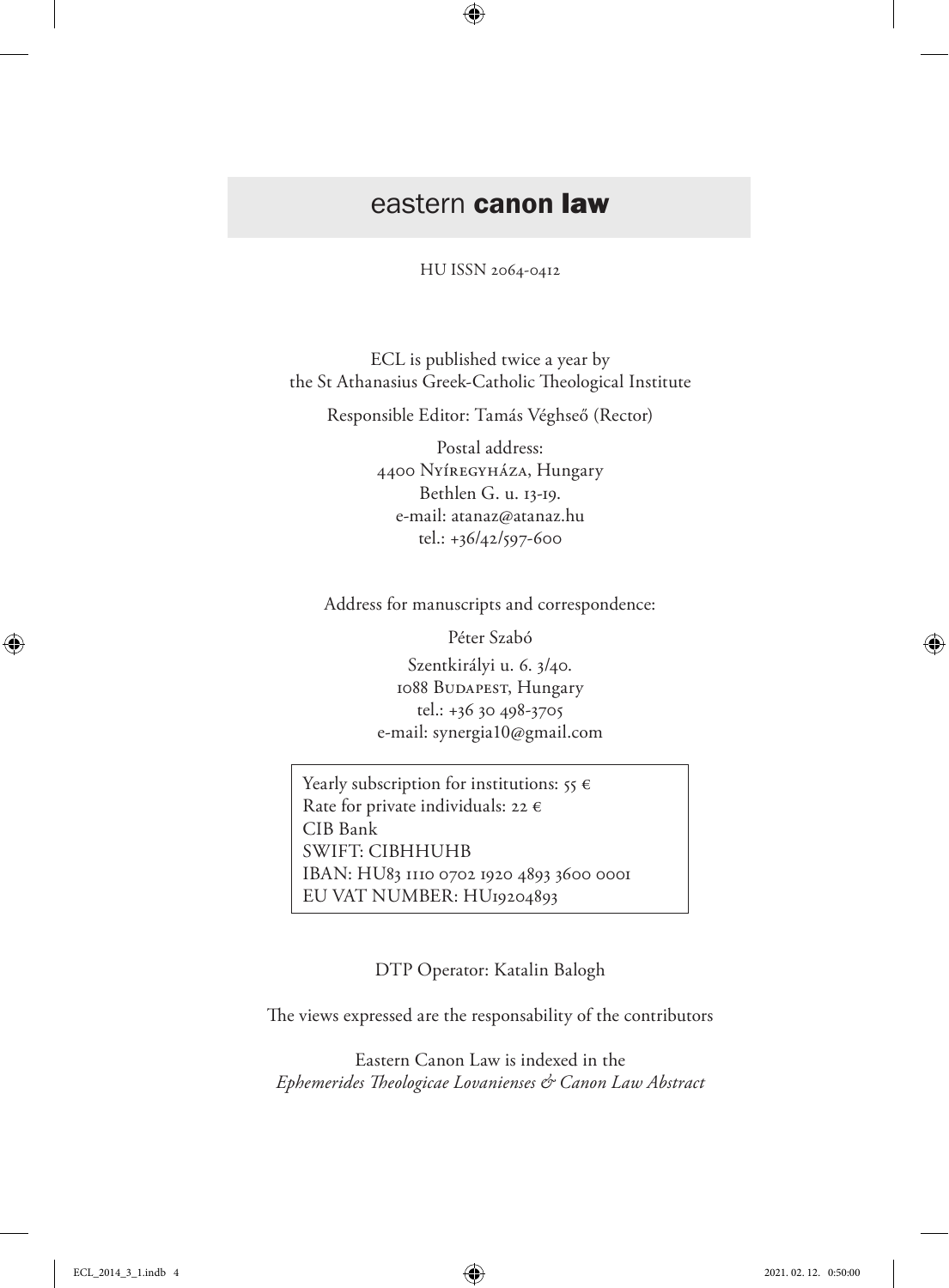### **Contents**

#### **STUDIES**

| <b>E</b> Francesco COCCOPALMERIO<br>Il primato del romano pontefice nel Codice di diritto canonico |
|----------------------------------------------------------------------------------------------------|
| John D. FARIS<br>The Particular Law of the Maronite Church with a Special Focus on                 |
| Vittorio PARLATO<br>Riflessioni sulla potestà episcopale della sacra gerarchia ortodossa e di      |

#### **ACTUALITIES**

Alberto Fabbri Il XXI Congresso della Società del diritto delle Chiese Orientali – Leggi particolari e questioni attuali nelle Chiese. Bari, 10 - 13 Settembre 2013. . . . . . . 143

#### Reviews

Szabó Péter, *A keleti egyháza szentségjoga. Összehasonlító bemutatás*  (Collectanea Athanasiana III/1), Szent Atanáz Görögkatolikus Hittudományi Főiskola, Nyíregyháza 2012, 332 pp. — ISBN 978-615-5073-11-3. . . . . . . . . . . . 161